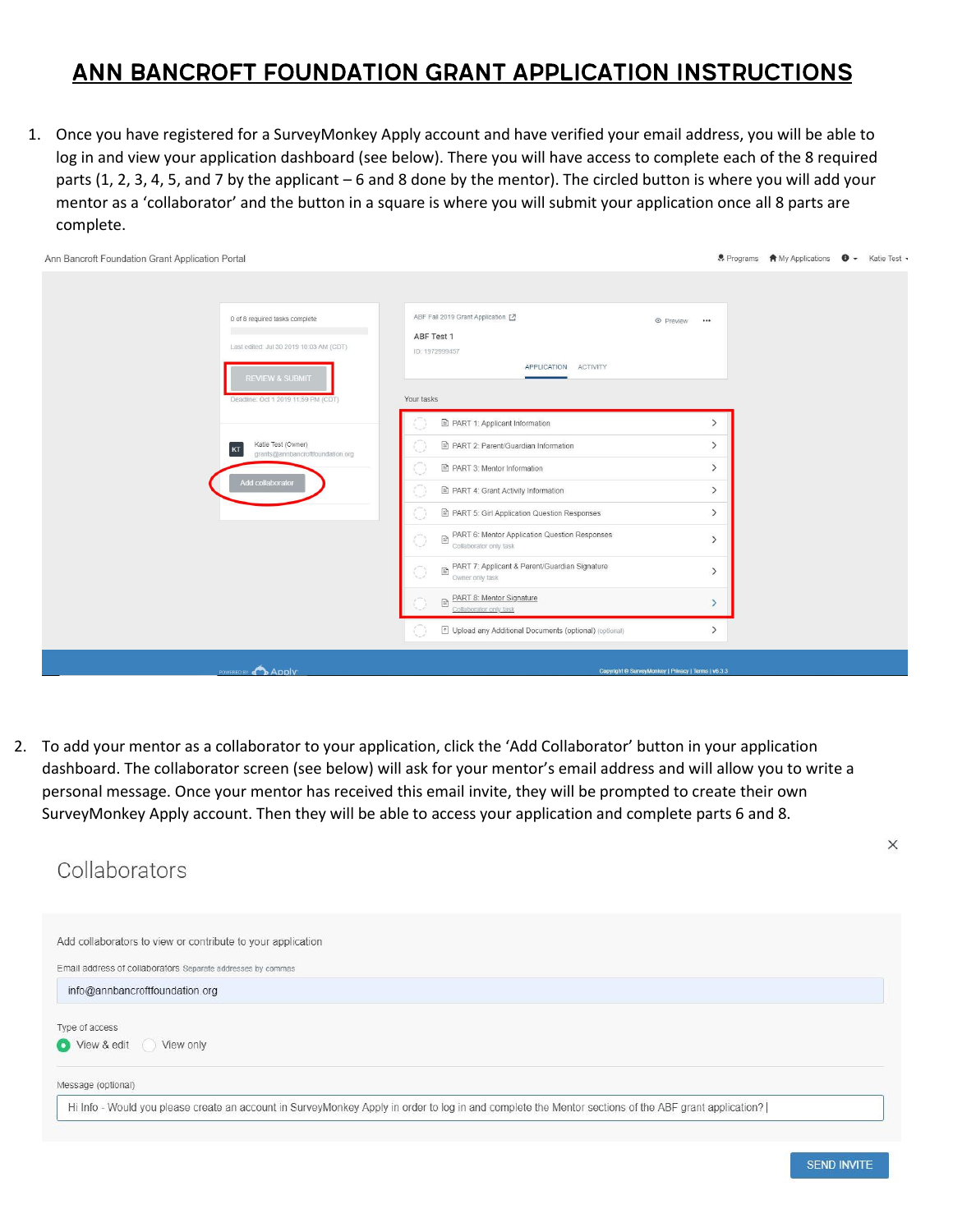- 3. All 8 parts of the application may be done simultaneously, or in order whatever works best for the applicant, mentor, and parent/guardian. The application allows for you to save and exit and come back at a later time. So, you may complete the parts of the application as time allows. Just make sure they are all complete by the deadline!
- 4. As you complete each of the 8 parts, be sure to press the "Mark as Complete" button (see below).



5. When all 8 parts are completed, your application dashboard should look like this:

| 8 of 8 required tasks complete<br>Last edited: Jul 30 2019 10:22 AM (CDT)<br><b>REVIEW &amp; SUBMIT</b> | ABF Fall 2019 Grant Application [7]<br>ABF Test 1<br>ID: 1972999457<br><b>APPLICATION</b><br><b>ACTIVITY</b> | <b>E</b> Preview |
|---------------------------------------------------------------------------------------------------------|--------------------------------------------------------------------------------------------------------------|------------------|
| Deadline: Oct 1 2019 11:59 PM (CDT)                                                                     | Your tasks                                                                                                   |                  |
| Katie Test (Owner)<br>KT                                                                                | PART 1: Applicant Information<br>E<br>Completed on: Jul 30 2019 10:17 AM (CDT)   Info ABF                    | $\mathcal{E}$    |
| grants@annbancroftfoundation.org                                                                        | PART 2: Parent/Guardian Information<br>B<br>Completed on: Jul 30 2019 10:18 AM (CDT)   Info ABF              | ⋋                |
| Collaborators<br>Add                                                                                    | PART 3: Mentor Information<br>B<br>Completed on: Jul 30 2019 10:19 AM (CDT)   Info ABF                       | ゝ                |
| Info ABF<br>info@annbancroftfound<br><br>View & edit                                                    | PART 4: Grant Activity Information<br>B<br>Completed on: Jul 30 2019 10:21 AM (CDT)   Info ABF               | ⋋                |
|                                                                                                         | PART 5: Girl Application Question Responses<br>₿<br>Completed on: Jul 30 2019 10:21 AM (CDT)   Info ABF      | ⋋                |
|                                                                                                         | PART 6: Mentor Application Question Responses<br>B<br>Completed on: Jul 30 2019 10:14 AM (CDT)   Info ABF    | ⋋                |
|                                                                                                         | PART 7: Applicant & Parent/Guardian Signature<br>E<br>Completed on: Jul 30 2019 10:22 AM (CDT)               | ⋋                |
|                                                                                                         | PART 8: Mentor Signature<br>目<br>Completed on: Jul 30 2019 10:15 AM (CDT)   Info ABF                         | ゝ                |
|                                                                                                         | Upload any Additional Documents (optional) (optional)                                                        | ゝ                |

6. At this time, you may press the "Review & Submit" button in the top left corner of your dashboard.